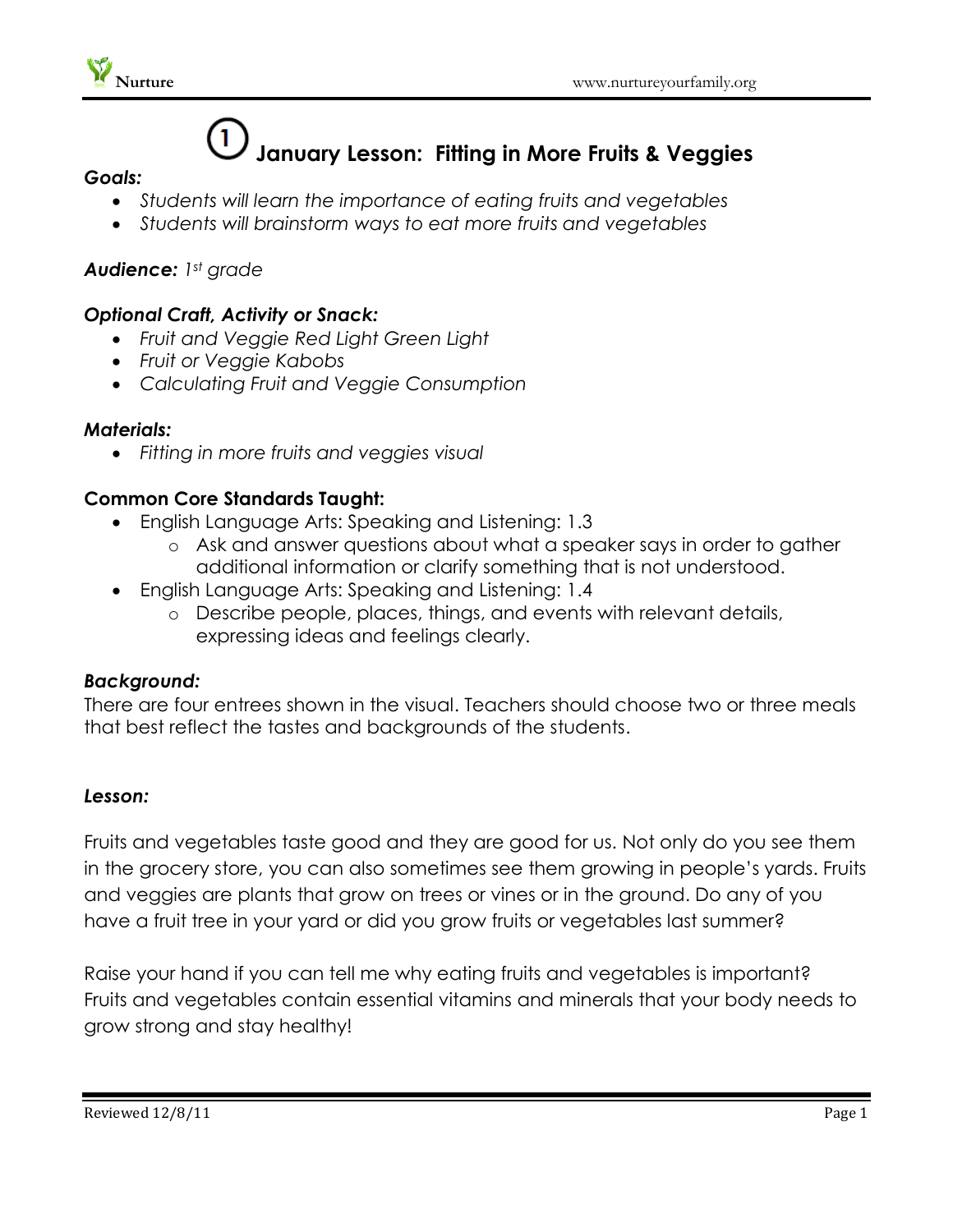

(Slides 1or 2) The new food guide, MyPlate, recommends that we fill half of our plates with fruits and veggies! At a minimum we all should try to eat 3 veggies and 2 fruits every day. For some people, this can be a big challenge. I was hoping that you could provide some tips on how to eat more fruits and veggies.

I am going to show you a picture of a plate that could use some more fruits and veggies. Please raise your hand if you have an idea of how to add more fruit and veggies to make a healthier (more nutritious) meal.

(Slide 3)Mac and cheese for dinner! Raise your hand if you can think of a vegetable that we could add to this plate that would be tasty. (broccoli, spinach, cauliflower or peas) (Slide 4)

What about a fruit? Can you think of a tasty fruit to go with this meal? (Any fruit would do)

Sometimes, people may think they don't like a vegetable, but when they pair it with a food that they do like, they don't mind it at all. For example, broccoli and cheese can go really well together. (Slide 5)

Let's look at the next plate, cheese pizza. (Slide 6)Who can think of a vegetable that would go well with this plate?

(add veggie toppings: onions, mushrooms, peppers, tomatoes, spinach or add a small side salad)

Is there a fruit that would go well with pizza? Have you ever ordered pineapple on your pizza? It is really yummy! (Slide 7)

Moving on to the next plate, tacos. (Slide 8) How can we add more veggies to this meal?

(Slide 9) You can make your dinner foods healthier if you add vegetables inside or on top of it. Another good way to fit in extra fruit and veggies is to have them as a side dish, or even a lettuce or fruit salad. Who likes carrot sticks, green beans, zucchini, and sweet potatoes?